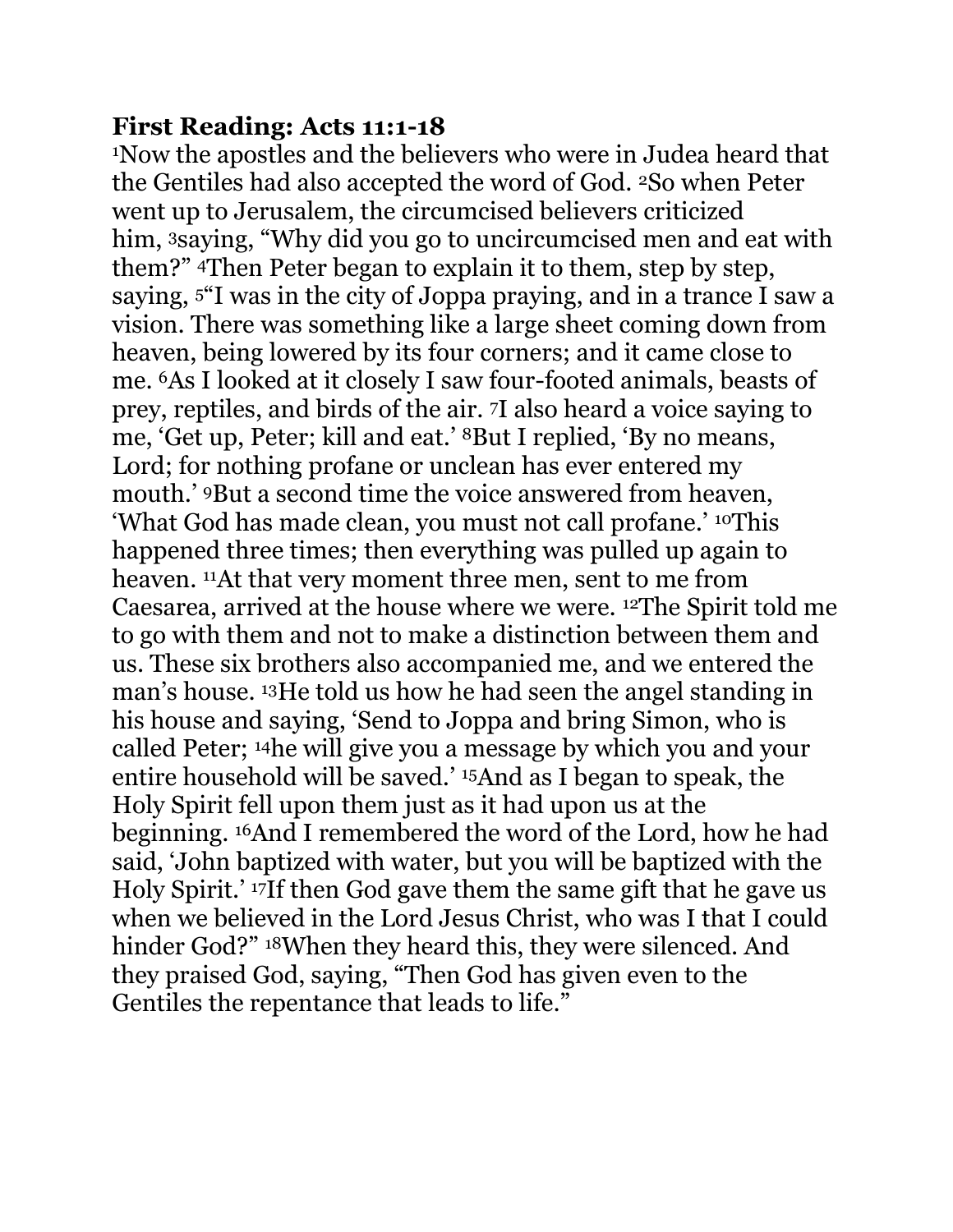**Psalm: Psalm 148** <sup>1</sup>Hallelujah! Praise the LORD**<sup>|</sup>** from the heavens; praise God **<sup>|</sup>** in the heights. <sup>2</sup>**Praise the LORD, <sup>|</sup> all you angels; sing praise, all you <sup>|</sup> hosts of heaven.** 3Praise the LORD, I sun and moon; sing praise, all you **<sup>|</sup>** shining stars. <sup>4</sup>**Praise the LORD, heav- <sup>|</sup> en of heavens, and you waters a- <sup>|</sup> bove the heavens.** <sup>5</sup>Let them praise the name **<sup>|</sup>** of the LORD, who commanded, and they **<sup>|</sup>** were created, <sup>6</sup>**who made them stand fast forev- <sup>|</sup> er and ever, giving them a law that shall not <sup>|</sup> pass away.** <sup>7</sup>Praise the LORD**<sup>|</sup>** from the earth, you sea monsters **<sup>|</sup>** and all deeps; <sup>8</sup>**fire and hail, <sup>|</sup> snow and fog, tempestuous wind, do- <sup>|</sup> ing God's will;** <sup>9</sup>mountains **<sup>|</sup>** and all hills, fruit trees **<sup>|</sup>** and all cedars; <sup>10</sup>**wild beasts <sup>|</sup> and all cattle, creeping things and <sup>|</sup> flying birds;** <sup>11</sup>sovereigns of the earth **<sup>|</sup>** and all peoples, princes and all rulers **<sup>|</sup>** of the world; <sup>12</sup>**young <sup>|</sup> men and maidens, old and <sup>|</sup> young together.** <sup>13</sup>Let them praise the name **<sup>|</sup>** of the LORD, whose name only is exalted, whose splendor is over **<sup>|</sup>** earth and heaven.

<sup>14</sup>**The LORD has raised up strength for the people and praise for all <sup>|</sup> faithful servants,**

**the children of Israel, a people who are near the LORD. <sup>|</sup> Hallelujah!**